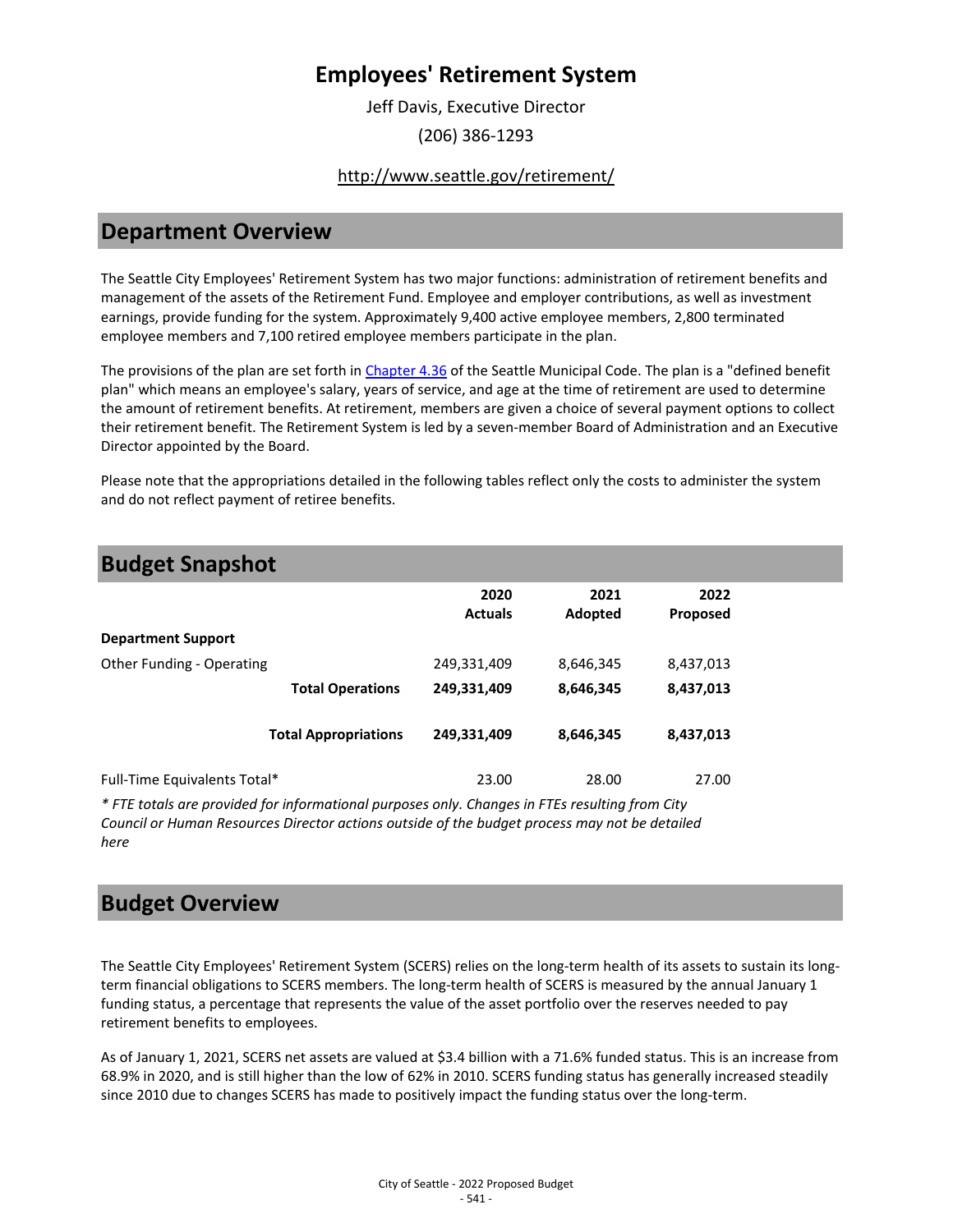Annual Contributions: The plan's actuaries determine an "annual required contribution" (ARC) into SCERS so its assets grow in tandem with pension costs, which rise as new employees join SCERS, wages increase, and retirees live longer. In response to the drop in the value of its invested assets and its funded status coming out of the 2008-09 recession, SCERS and the City enhanced the plan in 2013 by revising its ARC calculation so SCERS will be fully funded after a fixed 30-year period beginning January 1, 2013 and ending January 1, 2043. In addition to the employee and employer annual required contributions, the City pays an additional fluctuating amount to achieve the fully funded status by 2043. These amounts are reflected in departmental budgets throughout the 2022 Proposed Budget.

Investment Return Assumption: In January 2014, SCERS decreased its long-term investment return assumption from 7.75% to 7.50% in anticipation of slower asset growth over the next 30 years. Effective January 2020, SCERS decreased this assumption further to 7.25%. This assumption raises the ARC so the plan relies more on employee and employer contributions that are based on salaries, which are less volatile than the investment returns affected by portfolio experience and the economy.

Asset Smoothing: SCERS implemented an asset smoothing policy in 2011 to protect the funded status from volatile year-to-year swings by recognizing annual investment return gains and losses evenly over five years. This policy results in gradual changes in the ARC so the City's contribution is more stable.

Pension Plan for New Employees Hired On or After January 1, 2017: The City began evaluating plan changes in 2012 to reduce the cost of the plan for employees and the City, thereby enhancing SCERS' fiscal stability over the long run, while still maintaining an adequate retirement benefit for employees. In 2016, the City and labor unions agreed, and Council approved, a new defined benefit plan (SCERS II) for new employees hired on or after January 1, 2017. SCERS II has a similar structure to the existing plan (SCERS I).

Under SCERS II, there is an estimated 3.8% combined savings for annual employer and employee contributions. Members of the new plan will contribute 7% of their salary toward their retirement benefit, compared to 10.03% under SCERS I. Given the lower contributions into the plan, the new SCERS II plan will provide a retirement benefit lower than the SCERS I plan, but consistent with the design of the current SCERS I plan. The SCERS II benefit will still provide City retirees with an adequate retirement income when combined with Social Security.

The 2022 Proposed Budget includes total appropriation decreases of \$209,332. This decrease is the result of several annual citywide cost adjustments for internal City service costs and adjustments to true-up the budget with the SCERS Board's approved 2021-2022 budget. On June 11, 2020 the SCERS Board of Administration reviewed and approved a change to make the approximately \$12.8 million annual Investment Management Fees nonappropriated beginning with the 2021 budget and going forward. This treatment will be the same as for the pension payments to member retirees, which are also non-appropriated. Investment management fees will continue to be reported to the Board, recorded in the City's financial system and detailed in the annual audited financial statements that are posted publicly on SCERS's website (see p. 32 of 2019 Annual Financials). The financial statements are reviewed and accepted annually by the SCERS Board, which is chaired by the Council Finance Committee Chair. The 2022 Proposed Budget also includes a technical adjustment to reduce SCERS' positions by one, which reflects an action taken earlier in 2021 in the second quarter supplemental ordinance to remove this unneeded position.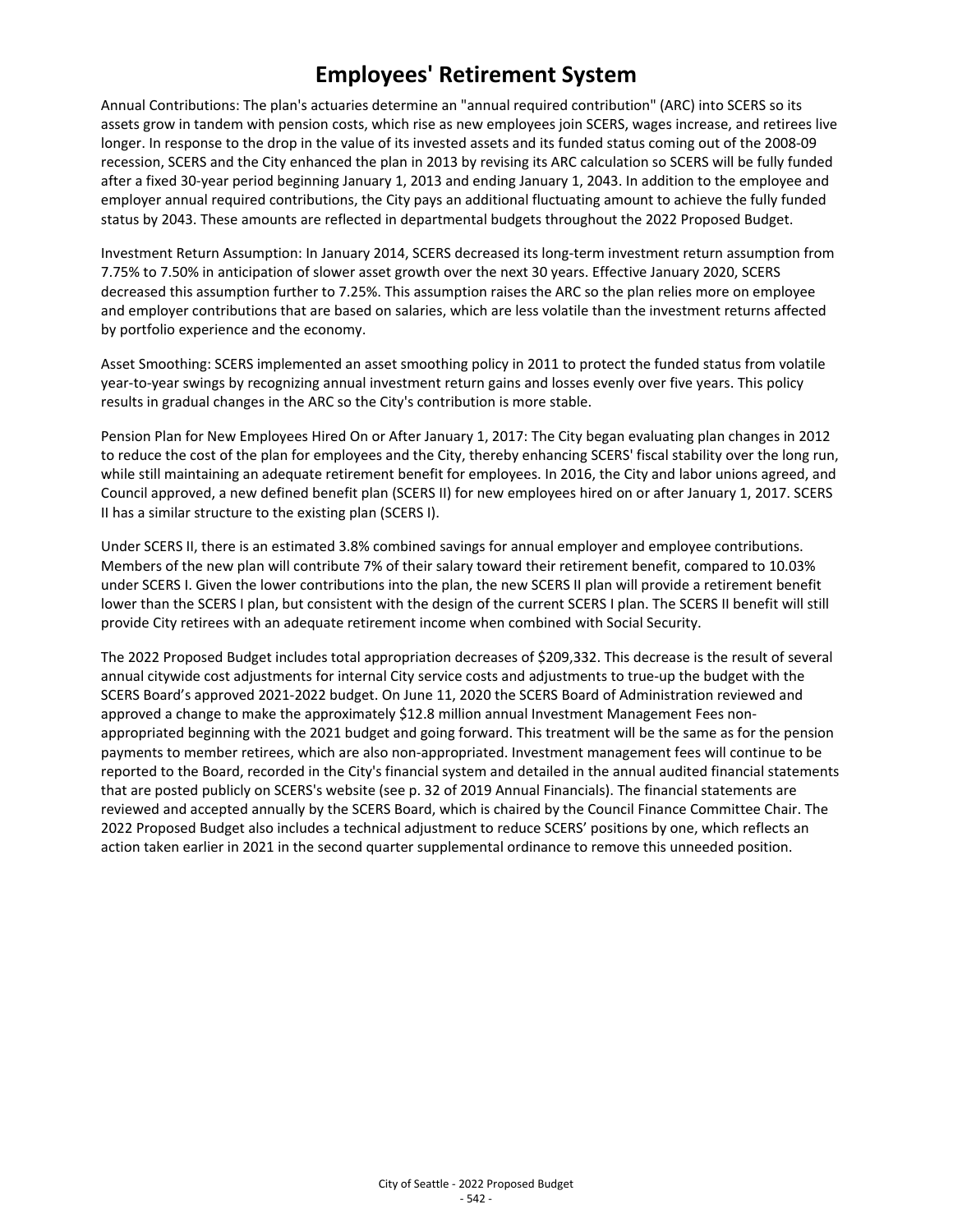## **Incremental Budget Changes**

### **Employees' Retirement System**

|                                                      | <b>Dollars</b> | <b>FTE</b> |
|------------------------------------------------------|----------------|------------|
| 2021 Adopted Budget                                  | 8,646,345      | 28.00      |
| True-up 2022 Baseline to SCERS Board-approved        | (296, 010)     |            |
| <b>Baseline</b>                                      |                |            |
| <b>Baseline Adjustments for Personnel Costs</b>      | 47,479         |            |
| Citywide Adjustments for Standard Cost Changes       | 39,199         |            |
| <b>Proposed Technical</b>                            |                |            |
| Continuing position change from 2021 Q2 Supplemental |                | (1.00)     |
| <b>Total Incremental Changes</b>                     | \$(209, 332)   | (1.00)     |
| <b>Total 2022 Proposed Budget</b>                    | \$8,437,013    | 27.00      |

## **Description of Incremental Budget Changes**

| True-up 2022 Baseline to SCERS Board-approved |              |
|-----------------------------------------------|--------------|
| Expenditures                                  | \$(296,010)  |
| Revenues                                      | \$(209, 332) |

Adjust 2022 Baseline to 2022 SCERS Board-approved amounts:

In 2019, The SCERS Board of Administration approved a 2 year budget (for 2021 and 2022). The 2022 budget was approved for \$8,717,555 with the understanding that the few ISF fund amounts may change without going back to the Board for approval.

Using the 2021 Adopted budget as the baseline to compare to SCERS' 2022 Board Approved budget, the following baseline changes will need to be made (all considered technical changes given this is just a true-up to the approved budget and no new positions or projects are being started in 2022).

|                                                       | <b>Baseline</b>                                                                                                                                                                                                           |  |
|-------------------------------------------------------|---------------------------------------------------------------------------------------------------------------------------------------------------------------------------------------------------------------------------|--|
| <b>Baseline Adjustments for Personnel Costs</b>       |                                                                                                                                                                                                                           |  |
| Expenditures                                          | \$47.479                                                                                                                                                                                                                  |  |
|                                                       | This centrally administered change adjusts appropriations to restore the annual wage increase for non-represented<br>Executives, Managers and Strategic Advisors, which was forgone in 2021 due to financial constraints. |  |
| <b>Citywide Adjustments for Standard Cost Changes</b> |                                                                                                                                                                                                                           |  |

| Expenditures | \$39,199 |
|--------------|----------|
|              |          |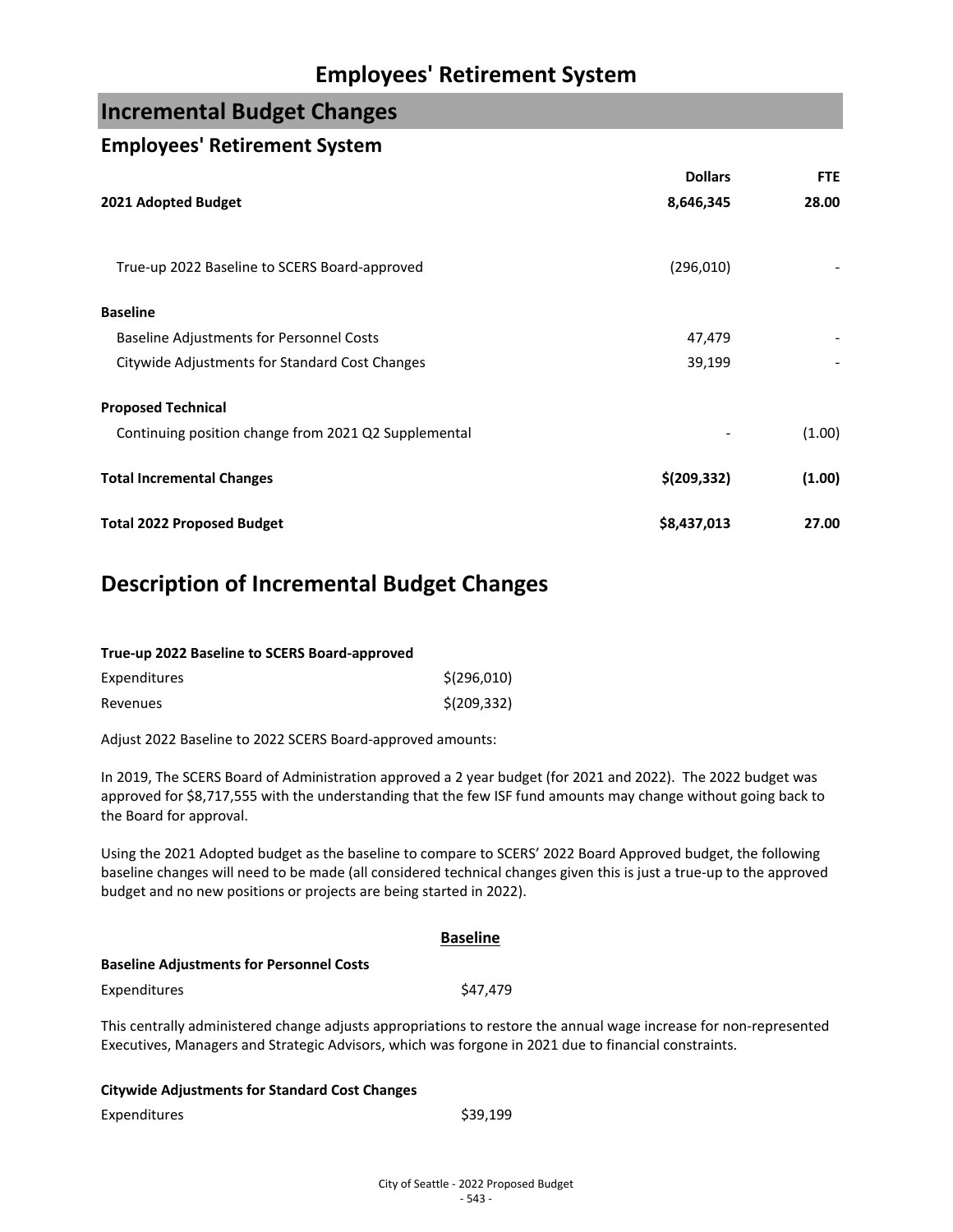Citywide technical adjustments made in the baseline phase reflect changes to internal services costs, including rates from the Department of Finance & Administrative Services, Seattle Information Technology Department, Seattle Department of Human Resources, and for healthcare, retirement and industrial insurance charges for the department. These adjustments reflect initial assumptions about these costs and inflators early in the budget process.

#### **Proposed Technical**

#### **Continuing position change from 2021 Q2 Supplemental**

Position Allocation (1.00)

Technical change to continue in the budget system a position change made in the 2021 Q2 Supplemental Budget.

## **Expenditure Overview**

| <b>Appropriations</b>                           | 2020<br><b>Actuals</b> | 2021<br>Adopted | 2022<br><b>Proposed</b> |  |
|-------------------------------------------------|------------------------|-----------------|-------------------------|--|
| <b>RET - BO-RE-9RE00 - UNASSIGNED</b>           |                        |                 |                         |  |
| 61030 - Employees' Retirement Fund              | 229,257,558            | -               | -                       |  |
| Total for BSL: BO-RE-9RE00                      | 229,257,558            |                 |                         |  |
| RET - BO-RE-R1E00 - Employee Benefit Management |                        |                 |                         |  |
| 61030 - Employees' Retirement Fund              | 20,073,851             | 8,646,345       | 8,437,013               |  |
| Total for BSL: BO-RE-R1E00                      | 20,073,851             | 8,646,345       | 8,437,013               |  |
| <b>Department Total</b>                         | 249,331,409            | 8,646,345       | 8,437,013               |  |
| Department Full-Time Equivalents Total*         | 23.00                  | 28.00           | 27.00                   |  |

*\* FTE totals are provided for informational purposes only. Changes in FTEs resulting from City Council or Human Resources Director actions outside of the budget process may not be detailed here*

## **Budget Summary by Fund Employees' Retirement System**

|                                    | 2020           | 2021      | 2022      |
|------------------------------------|----------------|-----------|-----------|
|                                    | <b>Actuals</b> | Adopted   | Proposed  |
| 61030 - Employees' Retirement Fund | 249.331.409    | 8.646.345 | 8,437,013 |
| <b>Budget Totals for RET</b>       | 249,331,409    | 8,646,345 | 8,437,013 |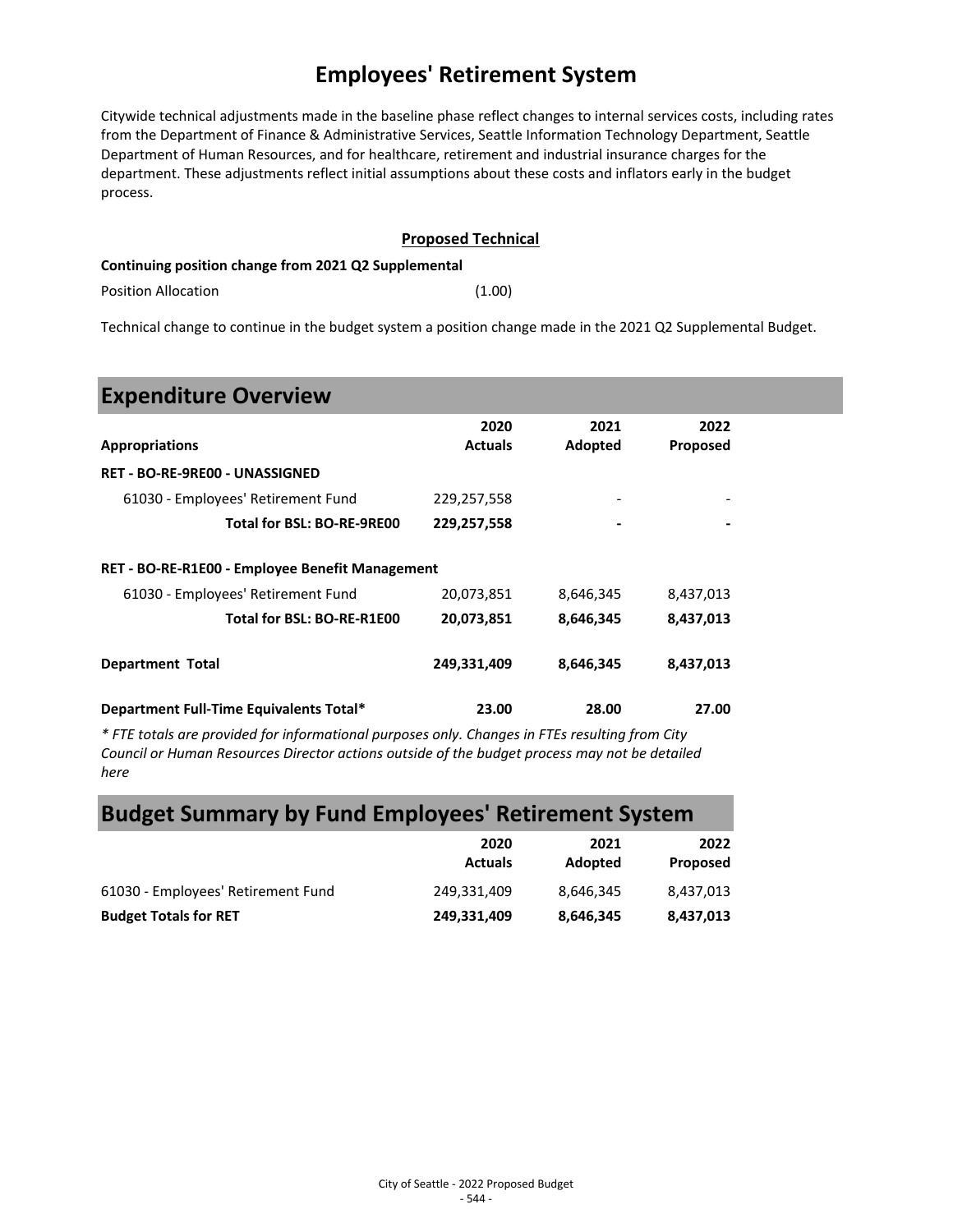# **Revenue Overview**

| <b>2022 Estimated Revenues</b>                                   |                                     |                |           |                 |  |
|------------------------------------------------------------------|-------------------------------------|----------------|-----------|-----------------|--|
| <b>Account</b>                                                   |                                     | 2020           | 2021      | 2022            |  |
| Code                                                             | <b>Account Name</b>                 | <b>Actuals</b> | Adopted   | <b>Proposed</b> |  |
| 360010                                                           | Investment Interest                 | 15,311,661     |           |                 |  |
| 360030                                                           | Securities Lending Revenue          | (9,504)        |           |                 |  |
| 360090                                                           | Realized Gains/Losses On Invm       | 100,576,389    |           |                 |  |
| 360120                                                           | Security Lending Income Gasb 2      | 63,967         |           |                 |  |
| 360230                                                           | Dividend Income                     | 18,524,719     |           |                 |  |
| 360240                                                           | Other Investment Income             | 11,816,900     |           |                 |  |
| 360430                                                           | <b>Employr Pnsn Contributions</b>   | 141,255,626    | 5,283,691 | 5,314,394       |  |
| 360440                                                           | <b>Employr Dth Ben Contribution</b> | 162,120        |           |                 |  |
| 360450                                                           | <b>Emplyee Pnsn Contribution</b>    | 82,752,355     | 3,362,654 | 3,122,619       |  |
| 360460                                                           | Emplyee Dth Ben Contribution        | 162,120        |           |                 |  |
| 360900                                                           | Miscellaneous Revs-Other Rev        | 534,562        |           |                 |  |
| Total Revenues for: 61030 - Employees'<br><b>Retirement Fund</b> |                                     | 371,150,915    | 8,646,345 | 8,437,013       |  |
| <b>Total RET Resources</b>                                       |                                     | 371,150,915    | 8,646,345 | 8,437,013       |  |